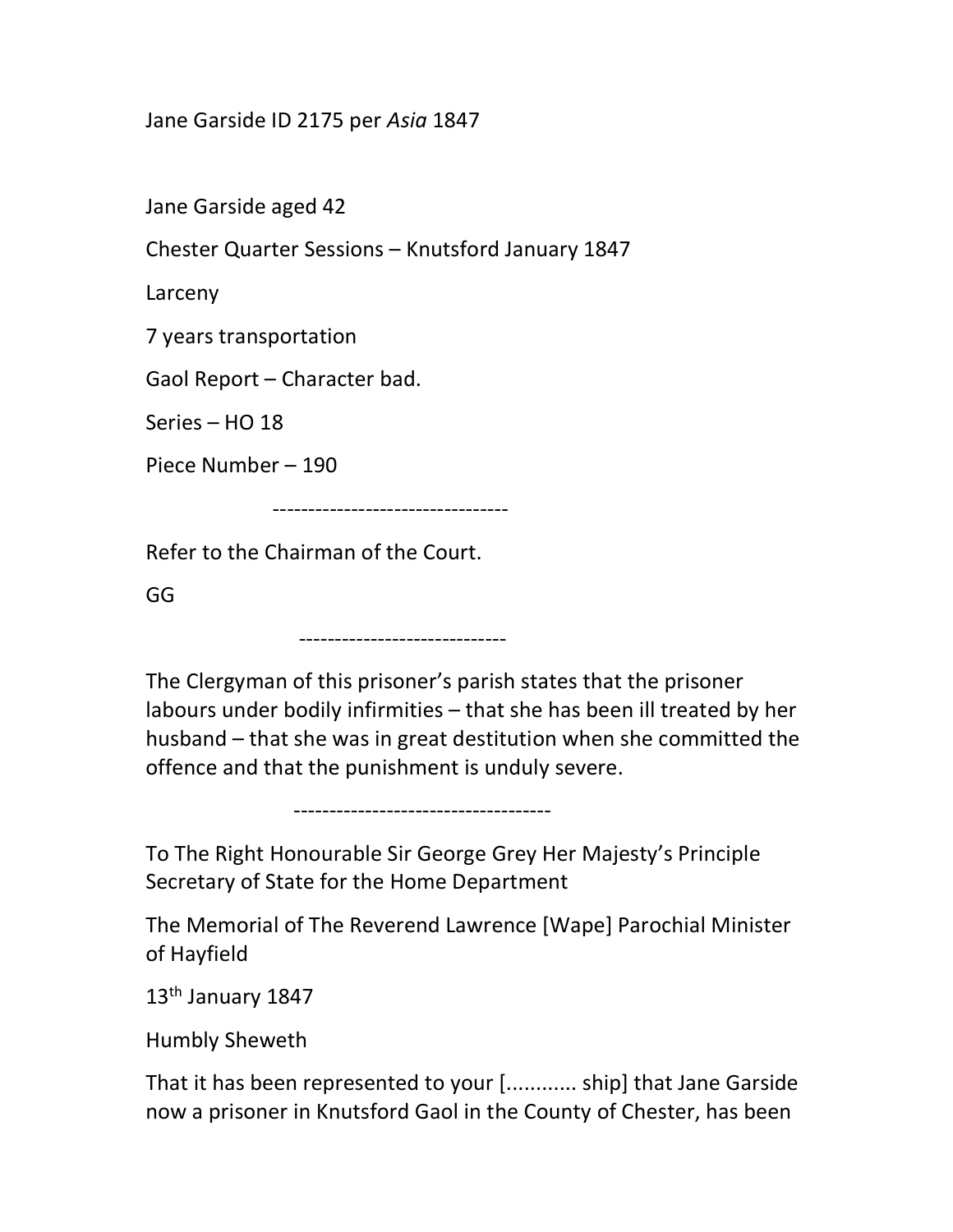sentenced at the last Sessions to seven years transportation for stealing an old shawl of very trifling value, not more, it is stated, than eight pence.

That the said Jane Garside has for several years been a poor afflicted creature, ill treated by her husband having a sickly and [ ] child to maintain and is very deaf. That she was driven to this petty theft by destitution, cold and weak and did not hear nor understand the proceedings taken against her and was unable to [ ] her situation or make any defence.

Your Memoralist humbly begs that you will be pleased to cause inquiries to be made into the case and should it appear as your Memoralist believe it will, that the punishment ordered in this case is totally disproportionate to the offence, you will be pleased to recommend to Her Majesty that the sentence be commuted for some shorter period of imprisonment in this Country and not to send this poor woman, whose first offence this is, out of this country into a distant land.

And your Memoralist will ever pray

Lawrence [Wape] MA Minister of Hayfield Derbyshire.

------------------------------------

Statement by John Little

 Special High Constable of Hyde Division of the County of Chester in the case of Jane Garside

Police Office

Hyde

21st January 1847

Sir

Jane Garside is a married woman had been married twice, her present husband is living at Ashton under Lyme is a sober,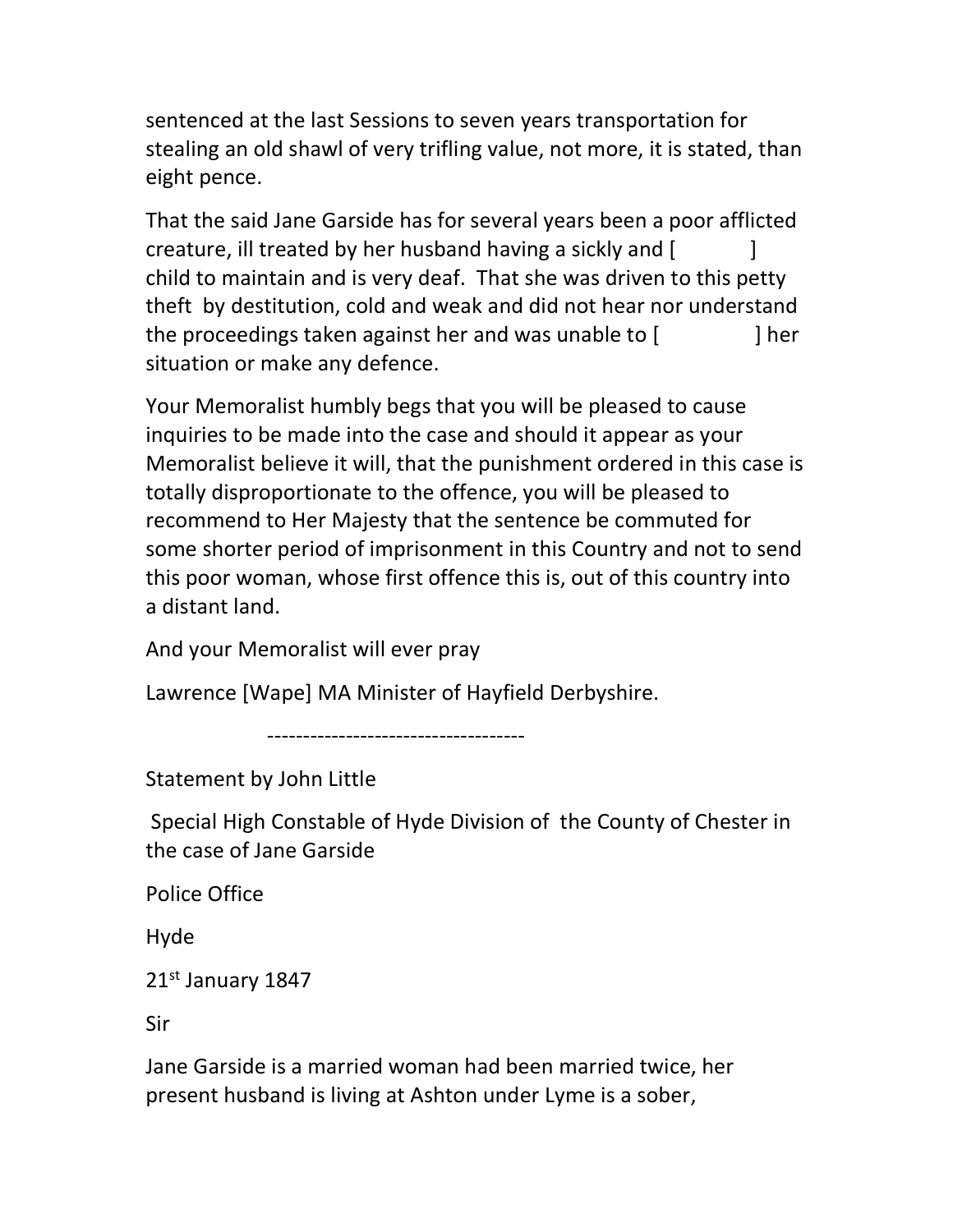industrious man.; Jane Garside is a drunk and other improper conduct he has been obliged to sell his goods and break up his house and go into lodgings. Three times within a few years past he had furnished a house and taken his wife to live where she might have had a comfortable house if she remained with her husband but through her irregular habits he was compelled to give up keeping house and go into lodgings. Her character is that of a drunken bad woman , her mode of obtaining a living for the last 15 to 18 months past had been tramping from town to town representing herself as a factory labourer in search of work calling herself Jane Williams obtaining lodgings, obtaining work for a few days then decamping stealing such articles as she could lay her hands on from her lodgings and obtaining goods by false pretence from such shopkeepers and Innkeepers as would give her credit to her false tales.

Jane Garside was committed to Knutsford Gaol on three charges , two of felony and one of obtaining eight gills of Rum by false pretences there were several other charges against her for obtaining goods by false representation, she was tried at the last Knutsford Sessions on the two charges of felony found guilty and transported for 7 years.

Jane Garside's maiden name was JANE HULL. Her mother has been convicted of felony, she has three brothers, two were transported for house breaking, the other was in the Hyde Lock Up some years past on a charge of uttering base coin, he broke out of the Lock Up and from that time up to the present had never been heard of by the authorities of this district.

Jane Garside has not fixed residence and had not been in this neighbourhood for years previous to October or November 1845.

Jane Garside's husband is of a very respectable honest family and if her conduct had been the same she might have had a comfortable home.

I have the honour to be Sir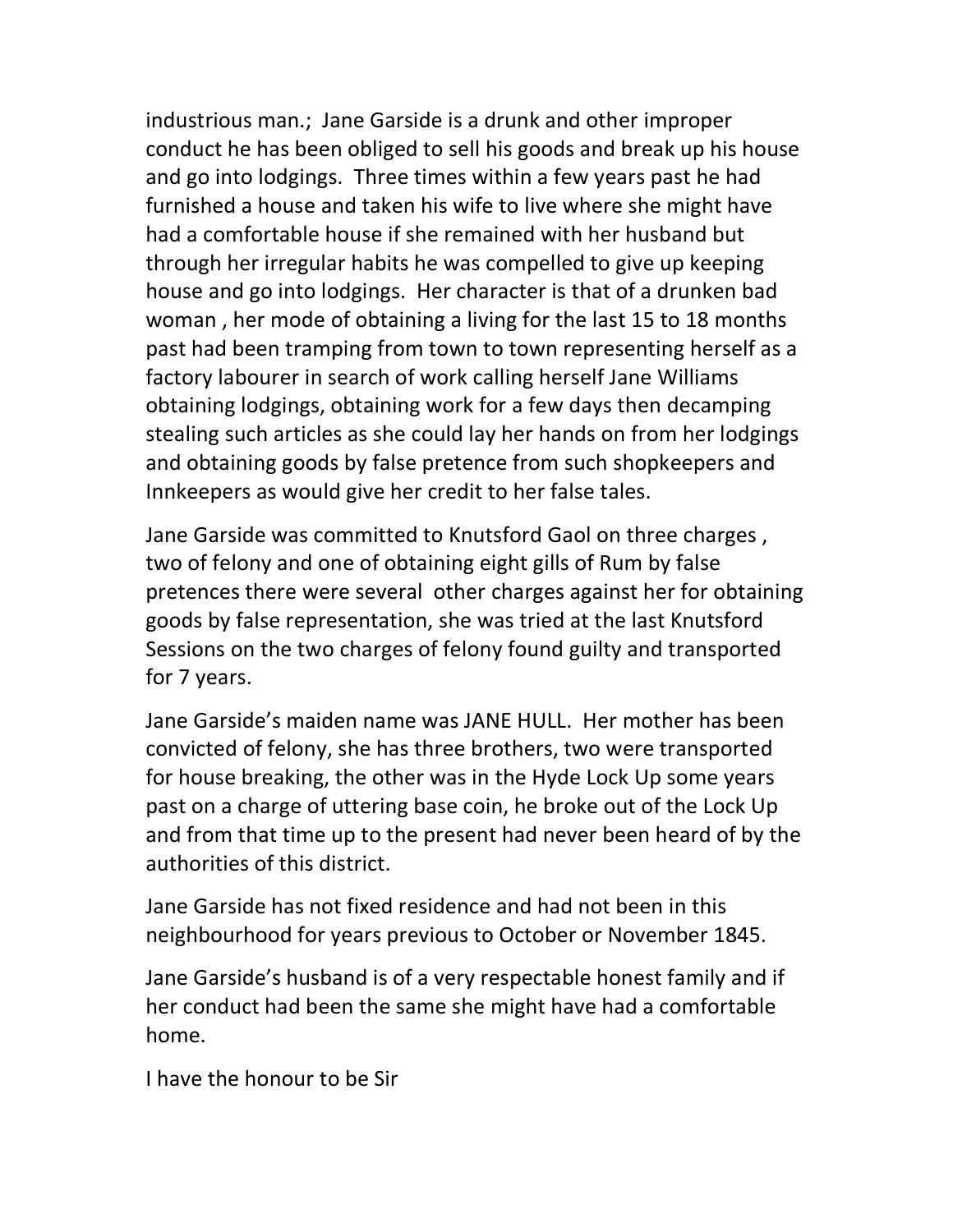Your very humble and obedient servant

Joseph Little

Special Hyde Constable.

The Chairman of the Quarter Sessions sends the evidence together with the Police Report respecting the prisoner and states that he sees no grounds for interfering with the verdict or sentence.

----------------------------

Oughtington Hall

22<sup>nd</sup> January 1847

Sir

I have the honour to receive your letter with the enclosures relating to the case of Jane Garside who was tried and sentenced to seven years transportation at the last Quarter Sessions held at Knutsford for the County of Chester.

Three bills of indictment were found against her by the Grand Jury being two for felony and one for obtaining items under false pretences. On the two former she was convicted, on the third no evidence was offered and she was acquitted accordingly She was defended by the Senior Counsel with the Knutsford Bar.

The Gaoler reports on that Jane Garside told him she is a woman and earned 15 shillings per week and her husband earned 23 shillings per week as an [overlocker].

The Gaoler also reports that she is a little deaf and that her conduct has been good in gaol.

I wrote to the Special High Constable of the Division of the County in which Hyde is situated for information as to the character, habits and mode of life of the prisoner and her place of residence. I have the honour to enclose you the reply to which I should wish to draw your attention.